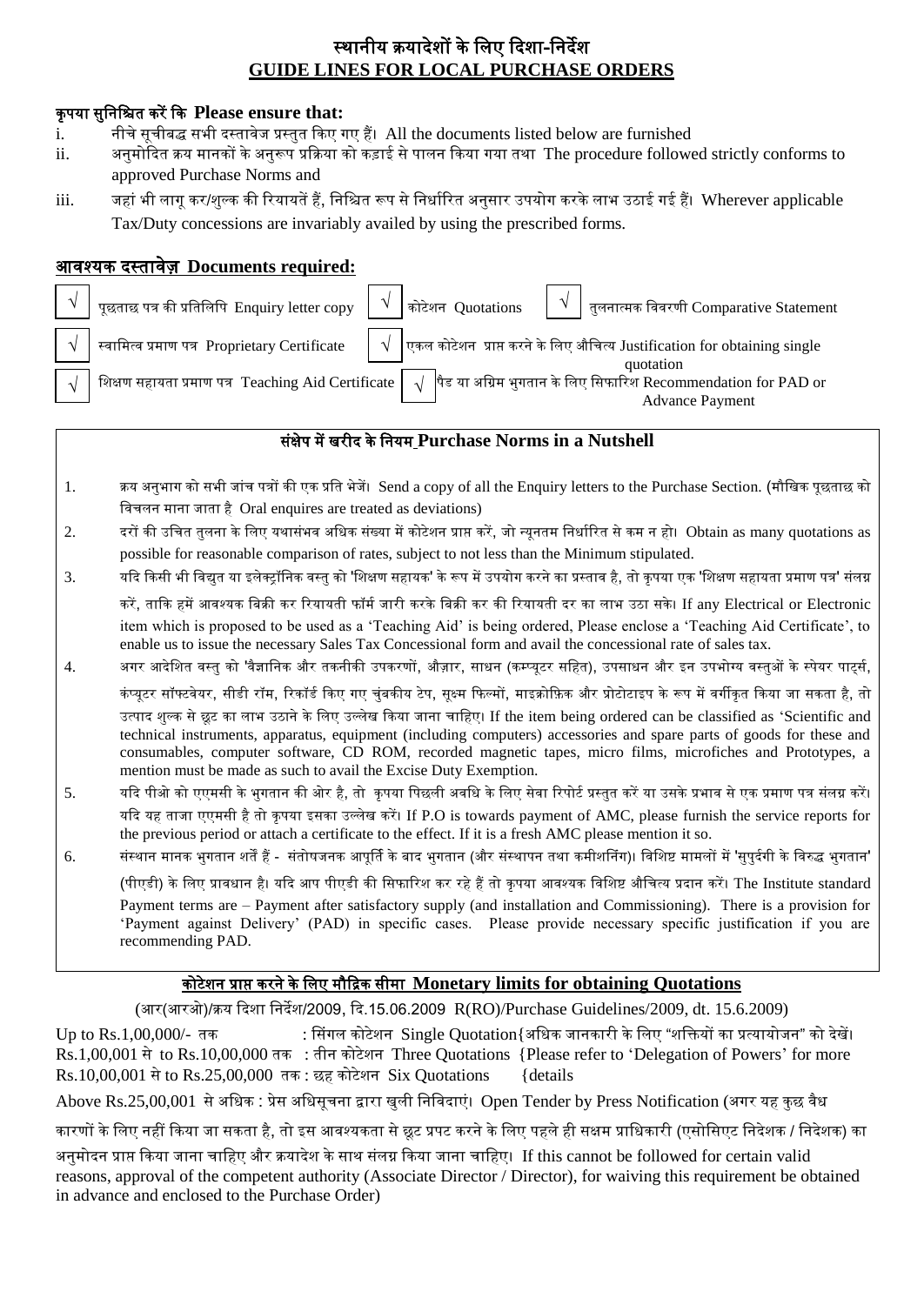# सत्यापन **Verification**

यह सत्यालपत दकया जाता है तथा पुलष्ट की जाती दक सभी आवश्यक दस्तावेजों/सूचनाओं को प्रस्तुत दकया गया है। *It is verified and confirmed that all the necessary documents/information as required have been furnished.*

### तारीख **Date:**

#### अध्यक्ष **CHAIRMAN** भारतीय लवज्ञान सांस्थान **Indian Institute of Science** बेंगिूर **Bangalore – 560 012**

# भारतीय विज्ञान संस्थान **INDIAN INSTITUTE OF SCIENCE** बेंगिूर /**BANGALORE – 560 012**.



दूरभाष /Telephone: टेलेक्स/ Telex:

टेलीफैक्स / Telefax:

|                                                                                                                                                 |                                                                                                                                                                                                                     |       | क्रयादेश सं. Purchase Order No. |              |      |      |     |              |  |  |
|-------------------------------------------------------------------------------------------------------------------------------------------------|---------------------------------------------------------------------------------------------------------------------------------------------------------------------------------------------------------------------|-------|---------------------------------|--------------|------|------|-----|--------------|--|--|
|                                                                                                                                                 | तारीख Date <i>:</i>                                                                                                                                                                                                 |       |                                 |              |      |      |     |              |  |  |
|                                                                                                                                                 |                                                                                                                                                                                                                     |       |                                 |              |      |      |     |              |  |  |
|                                                                                                                                                 |                                                                                                                                                                                                                     |       | आपका कोटेशन नं.Your Qtn. No.    |              |      |      |     |              |  |  |
|                                                                                                                                                 |                                                                                                                                                                                                                     |       | तारीख Date <i>:</i>             |              |      |      |     |              |  |  |
|                                                                                                                                                 |                                                                                                                                                                                                                     |       | हमारी पूछताछ सं. Our Enq. No.   |              |      |      |     |              |  |  |
|                                                                                                                                                 | Please acknowledge this Purchase Order immediately and supply the undermentioned goods on or before<br>/ 20 Supply after this date will not be accepted. The prices should remain firm till supplies are completed. |       |                                 |              |      |      |     |              |  |  |
| मद का विवरण Item Description<br>क्रम                                                                                                            | मात्रा                                                                                                                                                                                                              | यूनिट | दर Rate                         | *सीएसटी/     | उपकर | ईटी  | ईडी | राशि         |  |  |
| सं.                                                                                                                                             | Qty                                                                                                                                                                                                                 | Unit  | रु.Rs. पैP.                     | केएसटी       | Cess | E.T. | E.D | Amount       |  |  |
| SI.                                                                                                                                             |                                                                                                                                                                                                                     |       |                                 | CST/<br>KST% | %    | %    | %   | रु.Rs. पै.P. |  |  |
| No.                                                                                                                                             |                                                                                                                                                                                                                     |       |                                 |              |      |      |     |              |  |  |
|                                                                                                                                                 |                                                                                                                                                                                                                     |       |                                 |              |      |      |     |              |  |  |
|                                                                                                                                                 |                                                                                                                                                                                                                     |       |                                 |              |      |      |     |              |  |  |
|                                                                                                                                                 |                                                                                                                                                                                                                     |       |                                 |              |      |      |     |              |  |  |
|                                                                                                                                                 |                                                                                                                                                                                                                     |       |                                 |              |      |      |     |              |  |  |
|                                                                                                                                                 |                                                                                                                                                                                                                     |       |                                 |              |      |      |     |              |  |  |
|                                                                                                                                                 |                                                                                                                                                                                                                     |       |                                 |              |      |      |     |              |  |  |
|                                                                                                                                                 |                                                                                                                                                                                                                     |       |                                 |              |      |      |     |              |  |  |
|                                                                                                                                                 |                                                                                                                                                                                                                     |       |                                 |              |      |      |     |              |  |  |
|                                                                                                                                                 |                                                                                                                                                                                                                     |       |                                 |              |      |      |     |              |  |  |
|                                                                                                                                                 |                                                                                                                                                                                                                     |       |                                 |              |      |      |     |              |  |  |
|                                                                                                                                                 |                                                                                                                                                                                                                     |       |                                 |              |      |      |     |              |  |  |
| कल TOTAL                                                                                                                                        |                                                                                                                                                                                                                     |       |                                 |              |      |      |     |              |  |  |
| (-) छूट, यदि कोई Discount if any                                                                                                                |                                                                                                                                                                                                                     |       |                                 |              |      |      |     |              |  |  |
| (+) सुपुर्दगी/हैंडलिंग/पैकिंग/अग्रेषण/भाड़ा प्रभार/संस्थापन प्रभार<br>Delivery/Handling/Packing/Forwarding/Freight charges/Installation charges |                                                                                                                                                                                                                     |       |                                 |              |      |      |     |              |  |  |
| महायोग GRAND TOTAL                                                                                                                              |                                                                                                                                                                                                                     |       |                                 |              |      |      |     |              |  |  |